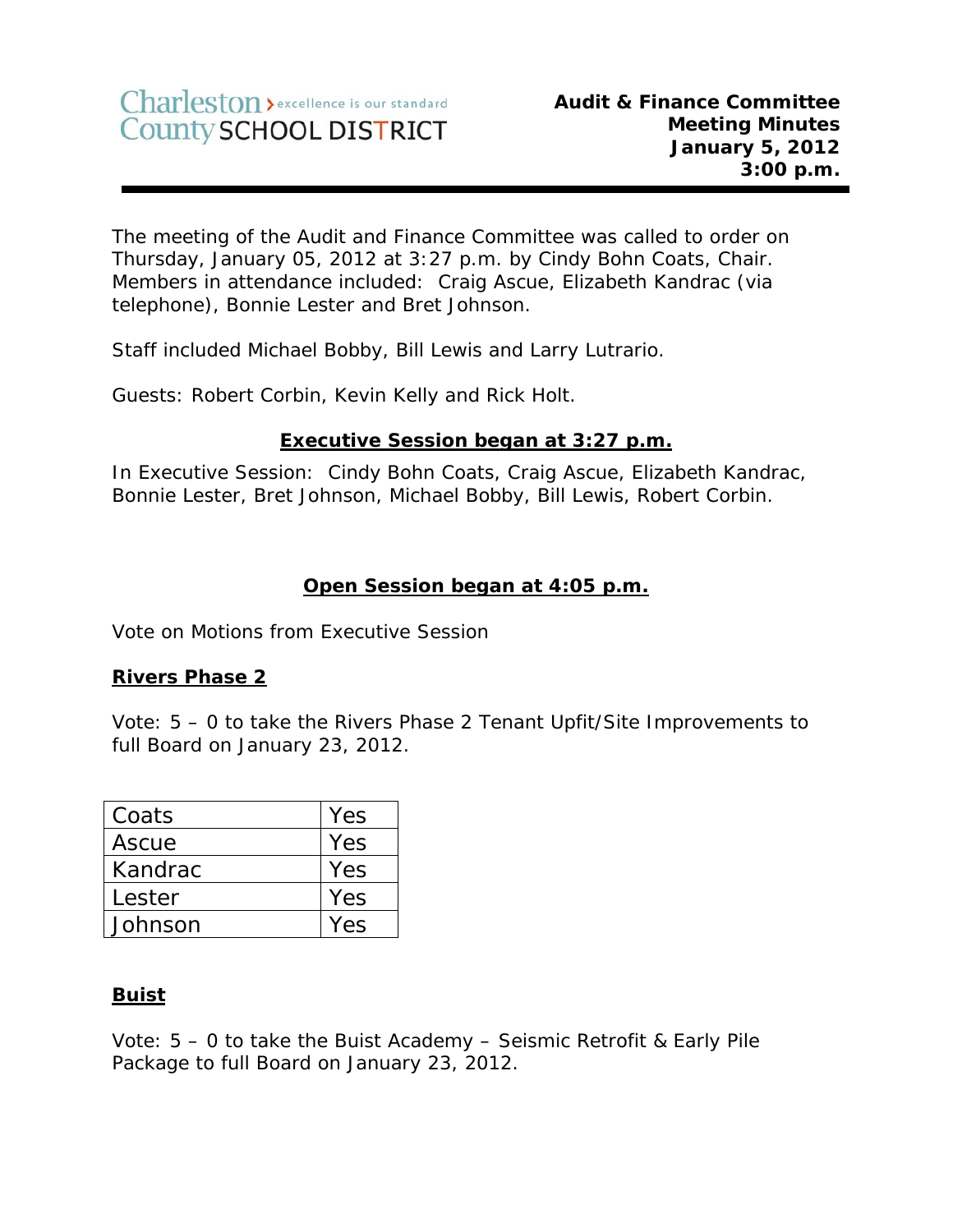| Coats   | Yes |
|---------|-----|
| Ascue   | Yes |
| Kandrac | Yes |
| Lester  | Yes |
| Johnson | Yes |

# **Audit Plan update by Cathleen Cox**

Ms. Ascue – is there is anything we can do to bring stability to your audits, please let us know. Is this to guarantee that everyone is paid correctly? Answer: No, we plan to look at terminations and salary table data.

Mr. Ascue: Can we make sure we are as explanatory as possible with checks/payroll. Mr. Bobby said we are making sure of notifying employees of the details of their pay. Our expectation going forward is to notify every employee of the details of their pay when they begin employment with the District.

Ms. Lester: Would this include benefits information? Answer: Employees are able to select the benefits they want. Yes. Employee Self-Serve does give this information.

Ms. Cox: We are also approving a program for compliance to procurement card practices.

Mr. Ascue reminded everyone of his comment that Internal Audit should have another staff person. Mr. Bobby added that we are planning to look into adding a full-time employee.

Ms. Lester: If you had to pick an area of high risk, what would it be? Answer: Cash out at Food Services.

Ms. Lester: How much cash? Mr. Bobby stated that annual revenue (not all cash). Allen Milburn added that the \$'s are \$5.8M.

Ms. Lester: With the size of the program and risks we are facing, we should be using this to determine if we need additional staff.

Mr. Bobby: we are also looking at a different way of depositing daily receipts. We are considering using an armored car service.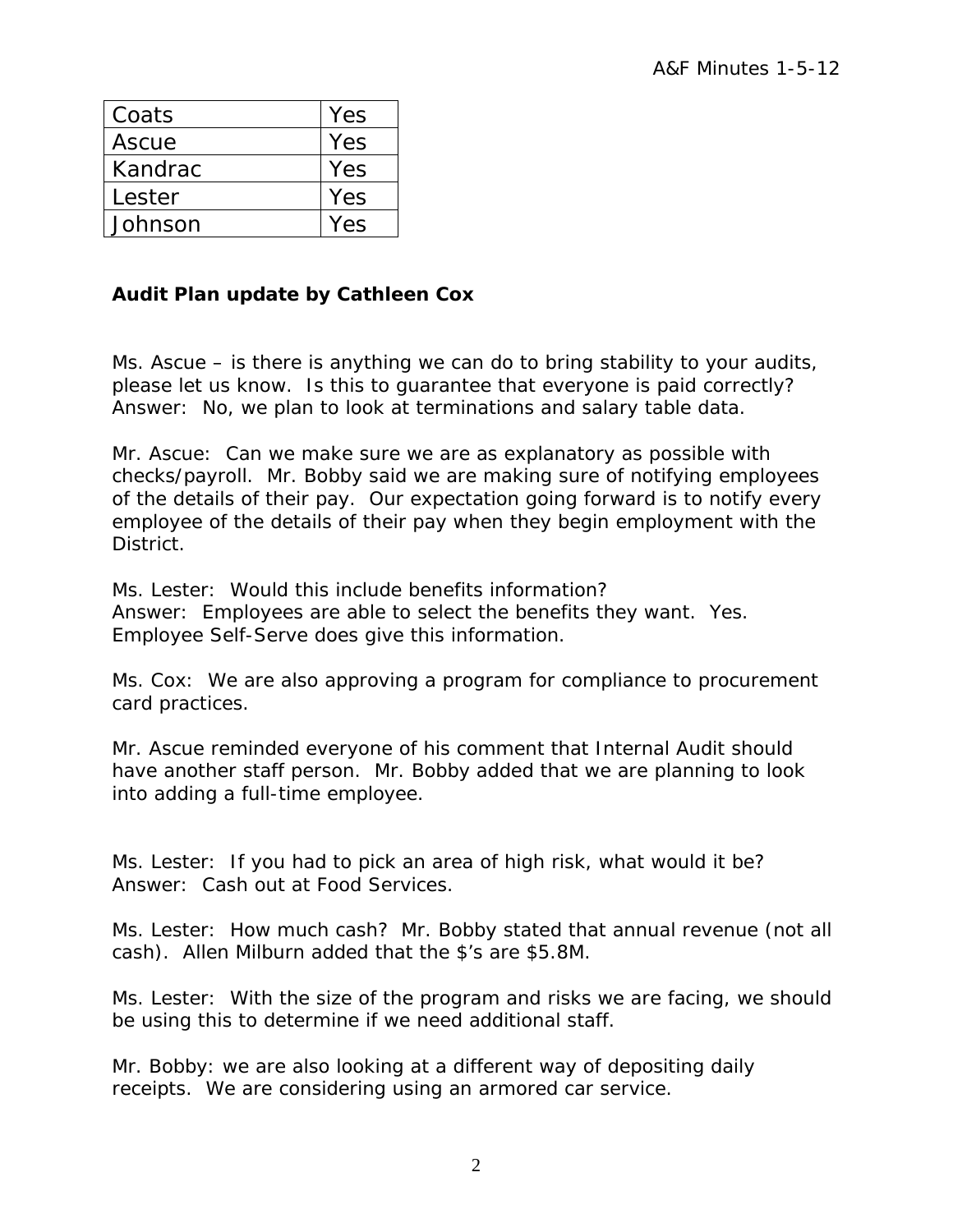Bret Johnson: Do you do an annual risk assessment and base your staffing needs on the outcome? Answer: We do not share it outside the department.

Mr. Bobby: Would you be able to share the risk assessment with the project team address what Mr. Johnson suggested? Answer: That is management's assessment of risk which is not the same as the auditor's assessment

Ms. Lester: We need to put on the table to expand the number of folks in Internal Audit. Ms. Coats stated we should be able to find the dollars to support additional staff for Internal Audit.

Motioned by Ms. Lester and seconded by Mr. Johnson to move the audit plan to full Board on January 23, 2012.

Vote: 5 – 0

| Coats   | Yes |
|---------|-----|
| Ascue   | Yes |
| Kandrac | Yes |
| Lester  | Yes |
| Johnson | Yes |

### **Request to Utilize FY 2012 FCO – Facility Maintenance Capital Budget to Fund Restroom Renovation Project at James B Edwards – Update provided by Eric Cook.**

Mr. Ascue: What's the cost? Answer: \$100,000. Mr. Bobby has asked Troy Williams to provide additional document that will show from and to; where the contingency is and what projects we had savings in. Will send to the committee.

Mr. Ascue: Restrooms at Lincoln need to be checked also. **Action**: We will do an estimate to get this done and determine if we can do this year or hold for fixed cost for 2013.

Ms. Kandrac: Complaints received from teachers that hand dryers being disruptive which are located right outside the classrooms. **Action**: Mr. Bobby stated we will add to our design guidelines and consider for future projects.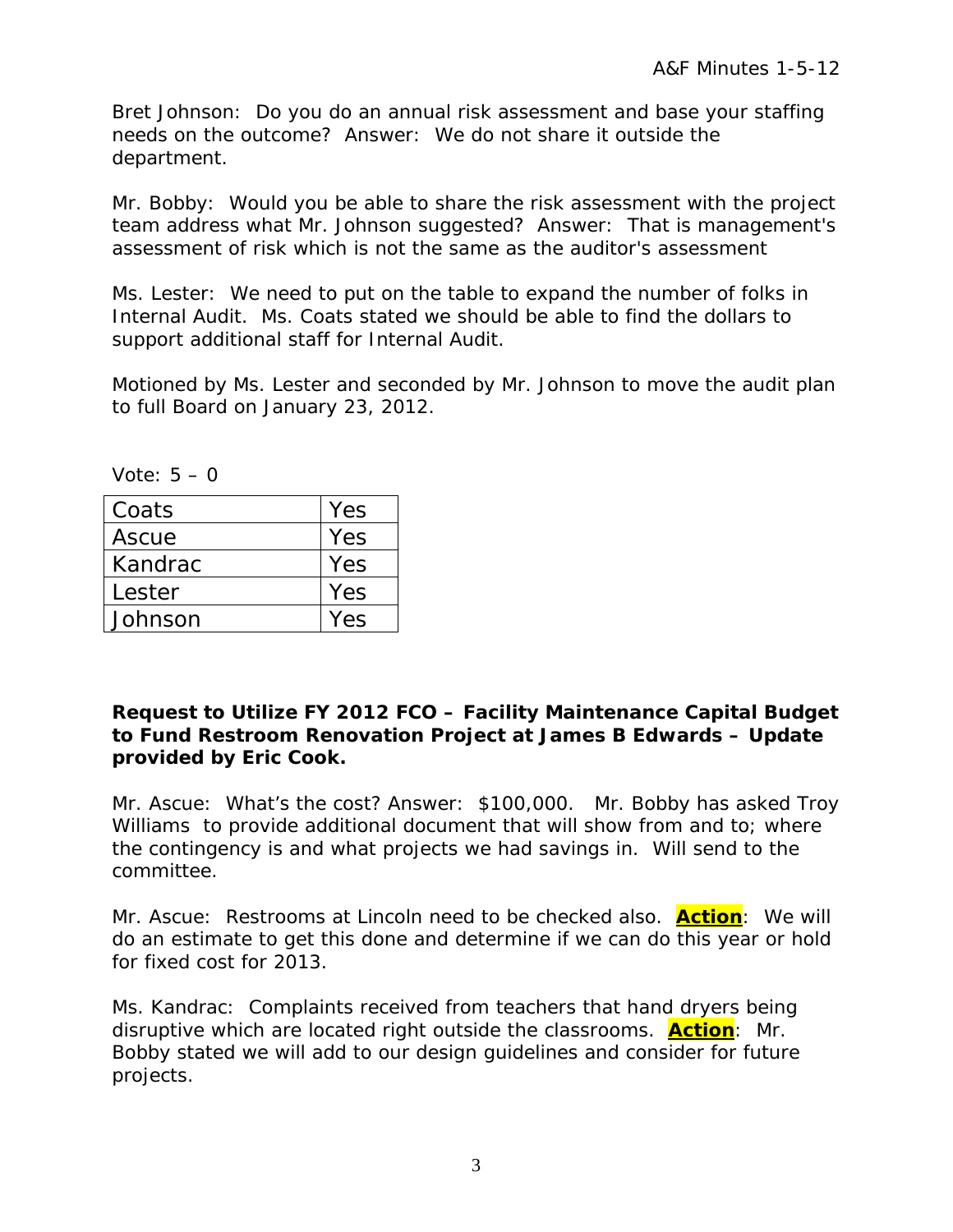It was motioned by Mr. Ascue motioned and seconded by Ms. Lester to move to full board on January 23 for consideration based on additional information about the reallocations.

Vote: 5 - 0

| Coats   | Yes |
|---------|-----|
| Ascue   | Yes |
| Kandrac | Yes |
| Lester  | Yes |
| Johnson | Yes |

Mr. Bobby: Fixed Cost – we are looking at a schedule change for issuing funds. We currently include capital budget adopted in June and money is not available until November. We are asking that we forward a request to the Board to add FCO to the issuance in the spring so we can receive our money in May and have it available for work May 2012 through the next fiscal year. However, this will mean making a decision on the capital budget early. Ms. Coats agrees with simplifying moving money around.

Mr. Johnson: Fraud, Waste, and Abuse Hotline – Have we ever had a reporting hotline/compliance hotline? A report of the calls and type of calls received would be very beneficial. HR will need to be tied into the process. The process requires a lot of management and would need a very good tracking system.

# **Capital Projects Report**

Mr. Bobby gave an overview of the report provided by Joyce Costello.

Cash expenditure for November is relatively small.

Ms. Coats had question about Sullivan's information on the report. Mr. Bobby explained that this project is currently in program contingency. We will have a close-out meeting to determine any dollars left in other projects that can be used for funding other projects.

Ms. Coats – when can we see some of the CEEFC activity? Answer: Within 60 days.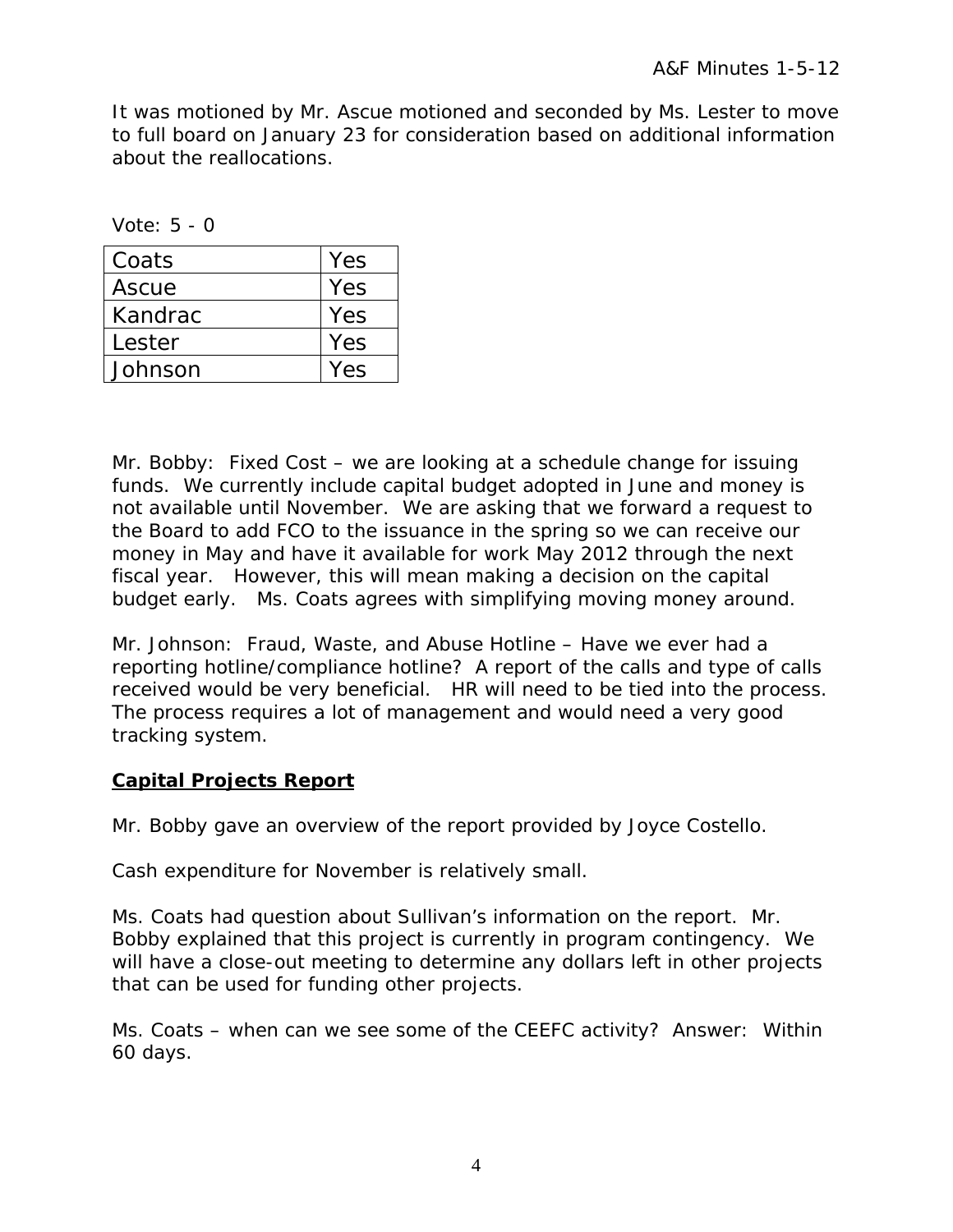### **Adoption of Revised Methods for Handling Surplus, Grounds and Facilities**

The existing practice and procedures for handling properties will be sent to all committee members so they are able to make the comparison to the new version.

Ms. Crooks gave an overview of how we determine what is surplus and how the sale should be handled. Once the information is taken to the Board, they will determine how to handle the sale; i.e., whether to list for sale, whether to lease and for what terms/conditions, what is in the best interest of the District. This gives the Board the ability to work in a way to determine what is best.

Ms. Coats: Do we have a policy for disposal of properties? Answer: Yes. This is not designed to change the policy. Ms. Lester gave an example of working with the physicians.

Mr. Bobby: We will come back to Board with the information and the Board will give us the marching orders. It would be the same as with the College of Charleston on the Memminger site.

Ms. Lester: This allows you to have the negotiations.

Mr. Ascue: How does this drill down to smaller items such as FFE? Answer: anything that has to do with fixtures is governed by the procurement code. Real estate, by law, has more flexibility in how to handle. Mr. Feil added that the code deals with equipment but not property.

Ms. Coats: Add this to January 23 Board packet. Also send to Policy to see that this does not change policy. Motioned by Ms. Lester and seconded by Mr. Ascue to move to full Board with additional documents included.

| Vote: $5 - 0$ |  |  |  |
|---------------|--|--|--|
|---------------|--|--|--|

| Coats   | Yes |
|---------|-----|
| Ascue   | Yes |
| Kandrac | Yes |
| Lester  | Yes |
| Johnson | Yes |